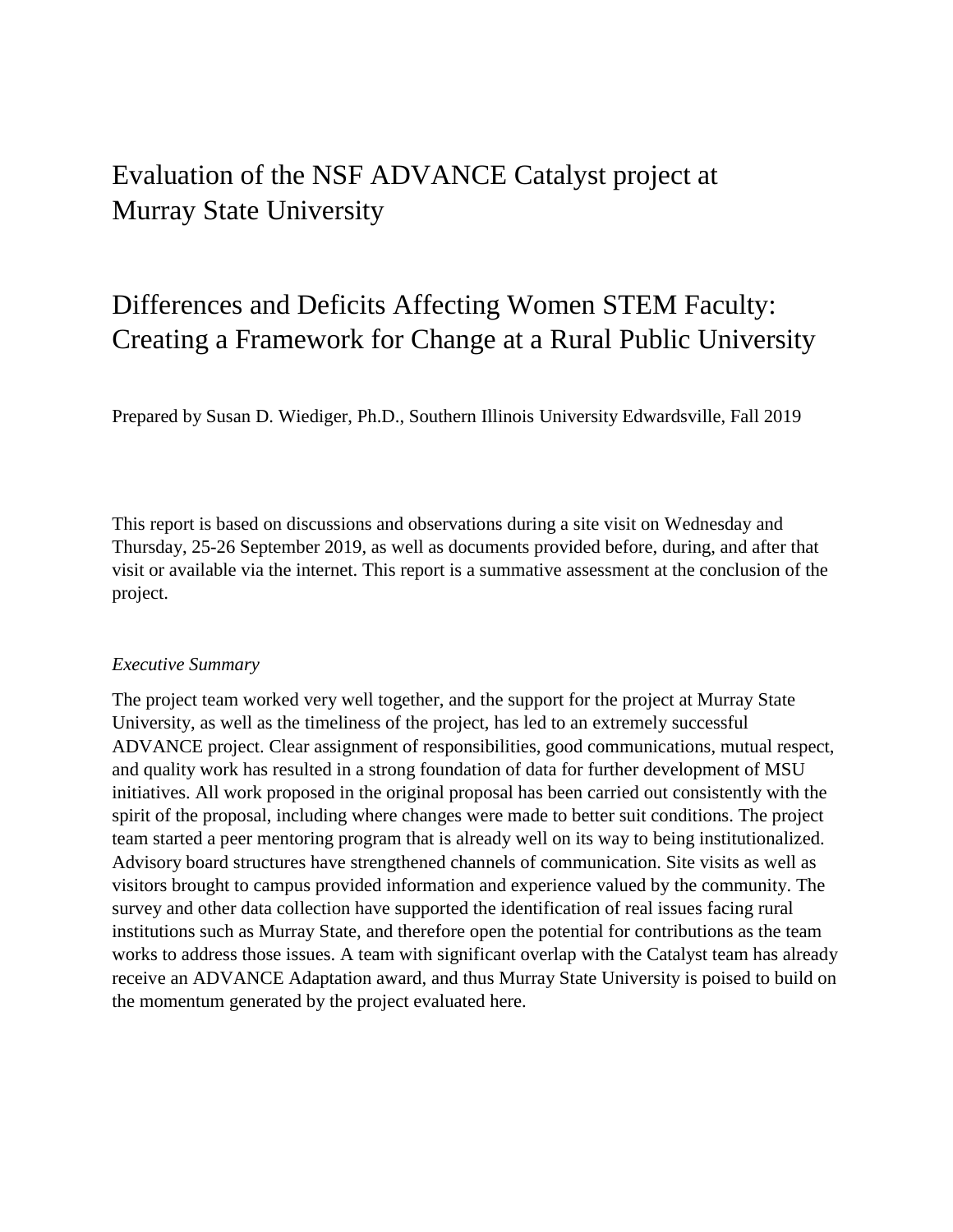*Objective 1:* Identify the pattern of representation of women in STEM disciplines

Four activities were planned to address this objective:

1. Policy & Program Review

Dr. Robin Zhang led in this area, compiling an extensive comparison of policies. Building on the matrix available from the ADVANCE Implementation Mentors Network resources, the review also included 32 benchmark institutions. A report summarized the findings and how MSU compared to the reviewed institutions.

2. Analysis of Existing Data

Dr. Maeve McCarthy led this project component, and the Murray State Office of Institutional Research and Office of Institutional Diversity, Equity, and Access were very helpful. Data is broken down to look at MSU as a whole, and also the subgroups: JCSET, STEM, SBES, and STEM plus SBES. This data can be generalized as showing that the percentage of women is generally higher in the non-tenure-track category across the board. A slight upward trend from 2013- 2017 is apparent in most categories, but overall percentages are markedly lower for all the subgroups than for MSU as a whole. This data provides a good baseline to track changes moving forward.

3. Focus Group Interviews and Individual Interviews

The choice was made early in the project to use individual interviews rather than focus groups to encourage freer speech on the part of participants, despite the larger amount of time required for this approach. Dr. Echo Wu conducted interviews to complement the survey questions and worked on that analysis. After completion of the interviews and associated analysis, Dr. Wu's portion of the project was completed. Findings from the interviews largely corroborated the survey findings.

4. Survey

Results of the survey were released to the university in a well-designed summary report which focused on the more significant results. Dr. Paula Waddill led the survey design and analysis. Using Cornell's Survey Research Institute as well as the presidential support for a well-timed survey resulted in an excellent response rate of 61% completing the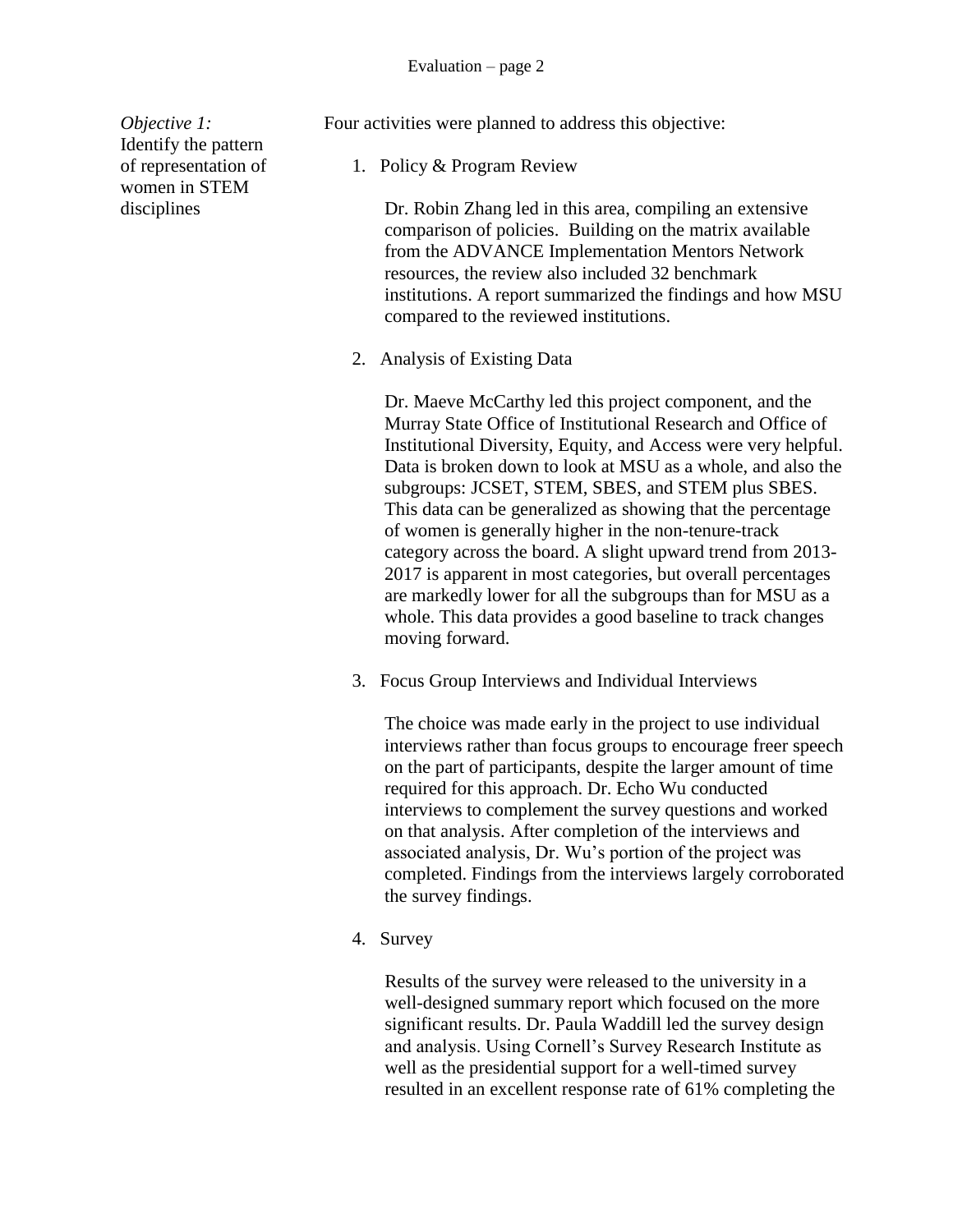survey and an additional 11% partially completing the survey. The validity of the survey findings are further supported by the similarity between the demographic characteristics (academic rank, sex, and STEM/NonSTEM) of respondents and the original population.

Three activities were planned to address this objective.

1. Site Visits

In total, four site visits were carried out, each time by two members of the research team. Paula Waddill and Maeve McCarthy visited University of West Florida during the first year of the grant; Paula Waddill and Robin Zhang visited Middle Tennessee State University during the second year; during the third year Claire Fuller and Maeve McCarthy visited University of Washington and Paula Waddill and Robin Zhang visited University of New Hampshire.

The deliberate spacing and planning of the site visits provided great value. The research team was able to make good use of the visits to develop their initiatives at MSU. In particular, the visits during the third year were invaluable to the development of the initiatives that went into the successful ADVANCE Adaptation proposal.

2. Workshops

Each year of the grant, two visitors were brought to campus to conduct workshops and hold discussions on campus related to ADVANCE topics. The spacing of these visits was undoubtedly an aid to keeping momentum and visibility up related to the initiatives of the project. In addition to these six visitors, each of whom provided a general seminar as well as a lunchtime workshop for STEM women, a two workshop day was conducted by COACh and open to all women.

3. Meetings at MSU

Each member of the research team had roles on campus that contributed to the dissemination of project findings, which were expanded over the duration of the grant by Dr. Wu becoming a department chair and Dr. McCarthy becoming an Interim Assistant Dean.

*Objective 2*: Learn about the various policies and programs for institutional transformation that have been successfully implemented at other similar universities, and educate MSU stakeholders about issues that contribute to underrepresentation of women faculty in STEM.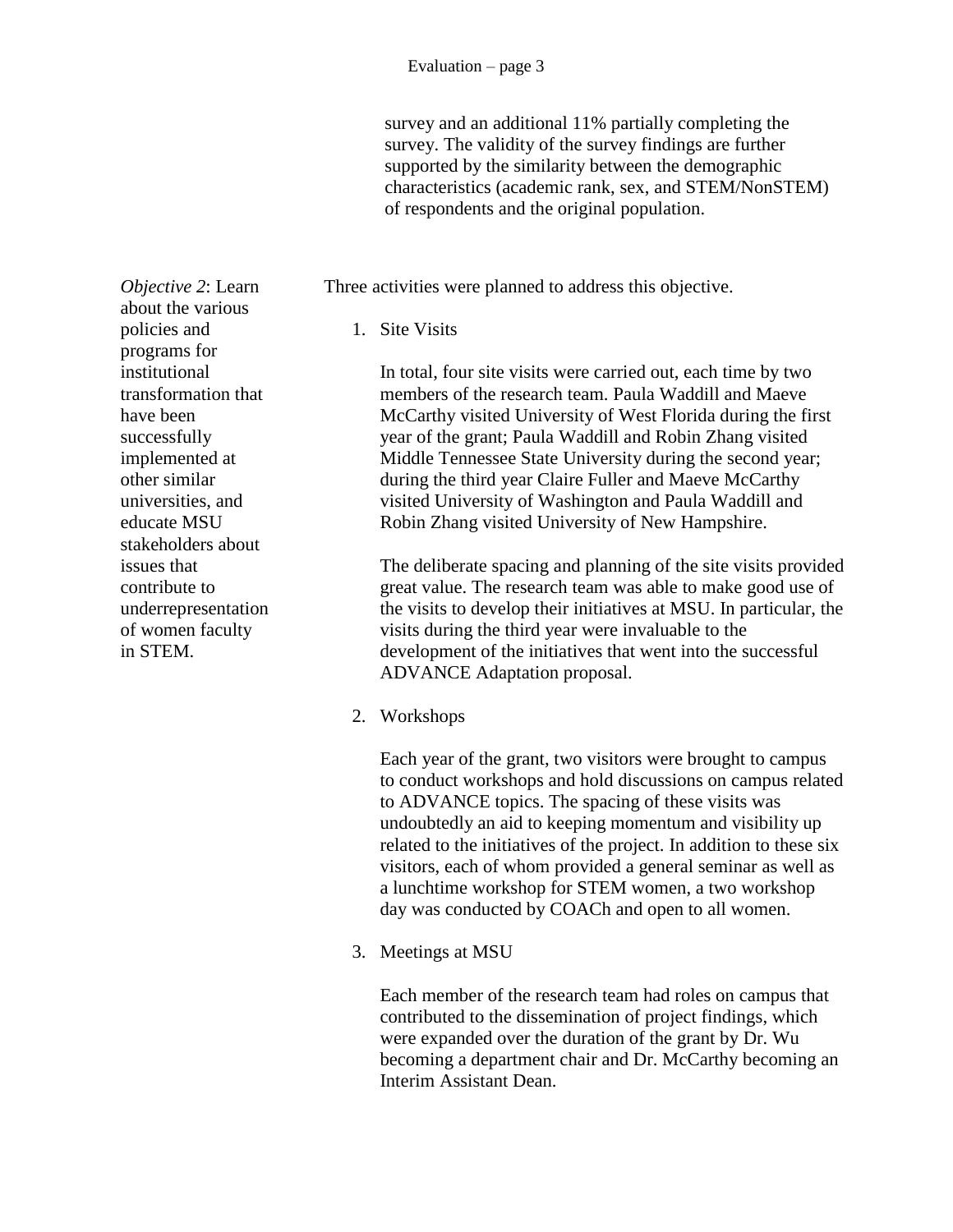A strength of the project was regular meetings of the PIs with deans, upper level administrators, and chairs of STEM departments and programs. The presence of upper administration at these meetings showed support for the program. Particularly noteworthy is that MSU changed presidents during this project, and the new president also attended every one of these meetings, expressing interest in following up on survey findings about faculty wanting to leave MSU.

Open conversations at these meetings not only raised the visibility of the project and its findings but gave stakeholders not a part of the research team an opportunity for input. Comments about the meetings from participants included that they were well-organized, focused, and respected the expertise of participants. Conversations at these helped figure out ways to obtain data or approach policy changes that would be more productive. All members of the project team are very highly respected.

Two activities contributed to this objective:

1. Peer Mentoring Circles

Due to the early funding decision, peer mentoring circles have had three cycles of implementation and refinement. After initial training provided by an external expert (Dr. Christine Grant from North Carolina State University via Google Hangouts), later mentor trainings were locally developed and implemented.

This program is in the process of being institutionalized, with scheduling handled by the faculty development center. Administration has voiced some support for the funding of the mentors, which is an important recognition of this being valued service.

2. Assessment of the Impact of the Circles

Each year, assessment of the peer mentoring circles has been conducted. The three years of data show strong positive response. The increasing positive trend may reflect some selfselection, as those for whom the groups are beneficial hear about the program.

*Objective 3*: Improve campus climate by establishing a sustainable mentoring program for women STEM faculty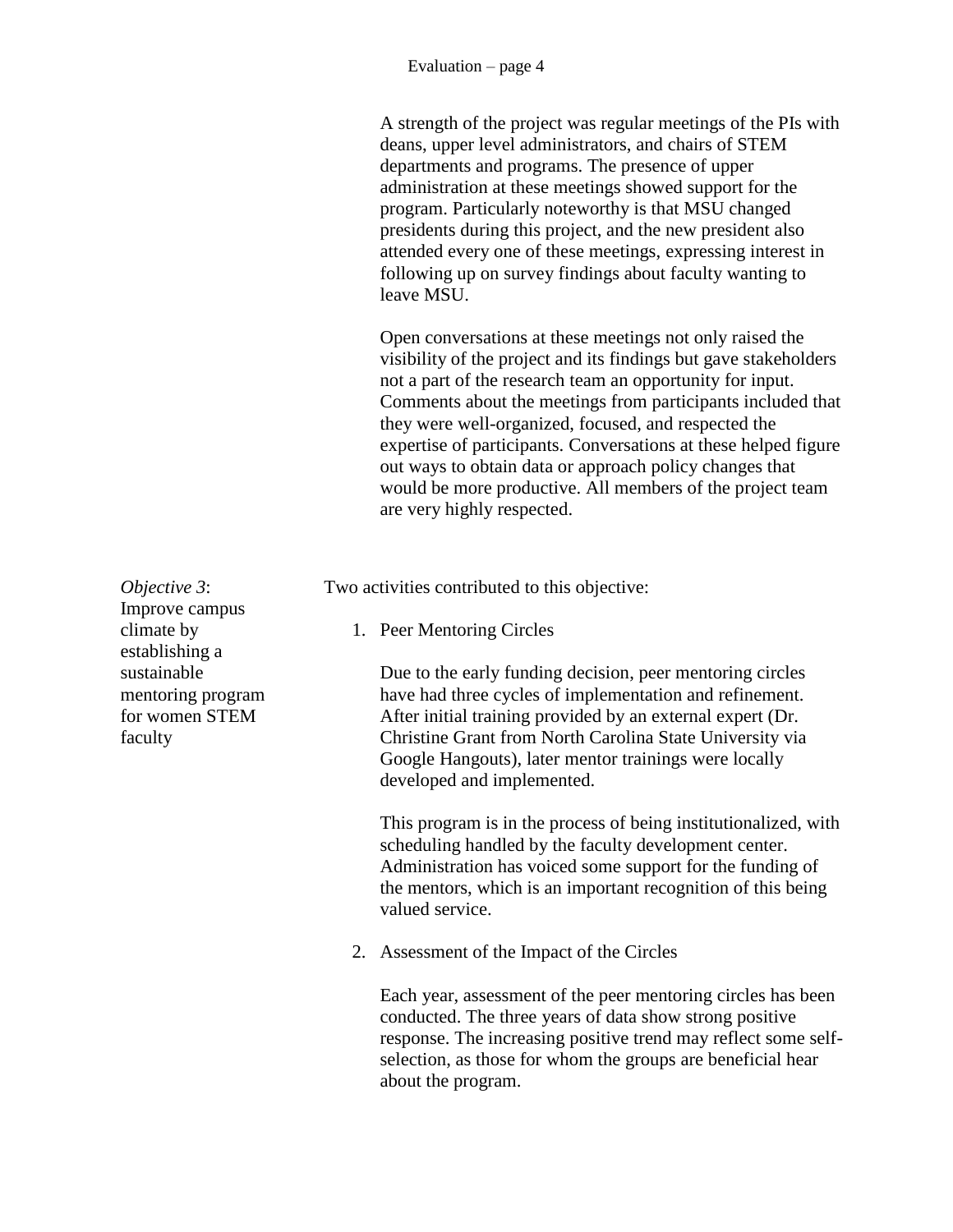|                    | Evaluation of whether the role of mentor and facilitator was<br>blurred was specifically requested. Participants and mentors<br>indicated that the line between mentor and facilitator was<br>fairly clear. While the facilitators are respected and their<br>opinion is valued if they choose to contribute, the groups<br>seem to understand that they are all expected to contribute<br>support – consistent with the concept of <i>peer</i> mentoring. The<br>circles have already served important supportive functions for<br>some members, who have felt more confident in their actions<br>due to the sounding board available through the circles.                                                                 |
|--------------------|-----------------------------------------------------------------------------------------------------------------------------------------------------------------------------------------------------------------------------------------------------------------------------------------------------------------------------------------------------------------------------------------------------------------------------------------------------------------------------------------------------------------------------------------------------------------------------------------------------------------------------------------------------------------------------------------------------------------------------|
|                    | Each year, the topics have been reviewed and, in some cases,<br>updated. In discussions about the long-term functioning of<br>such groups, a number of ideas were voiced: having folks<br>who have been in the circles before bring a fresh resource;<br>finding different ways to approach perennial topics such as<br>imposter syndrome; considering whether to open peer circles<br>to men (although there were some strong thoughts that this<br>should be optional and would change the nature of the<br>discussions); and whether some people would take a break<br>from the circles and then return to participating. The circles<br>are already being expanded beyond the original design to<br>include more women. |
| Other observations | Three of the external speakers who came in to give workshops<br>(Objective 3.2) were also members of the external advisory board,<br>which strengthened those connections and facilitated communication.                                                                                                                                                                                                                                                                                                                                                                                                                                                                                                                    |
|                    | The meetings of the internal advisory group contributed to related<br>activities are able to move forward synergistically, rather than in<br>ignorance or competition. For example, work by Human Resources<br>to better publicize existing policies can proceed in consideration of<br>survey and interview findings but also with assistance from<br>dissemination avenues provided by grant activities, and possible<br>revisions of policies can be discussed more comprehensively. This<br>bodes well for the larger ADVANCE grant now underway at MSU.                                                                                                                                                                |
|                    | Various groups on campus are also acting on survey results, such as<br>trying out different mentoring approaches in their own areas or how<br>to better publicize and utilize existing policies. Administration has<br>expressed interest in further exploring or acting on some of the<br>survey finding, particularly those about stressor and issues related to<br>why faculty might leave MSU.                                                                                                                                                                                                                                                                                                                          |